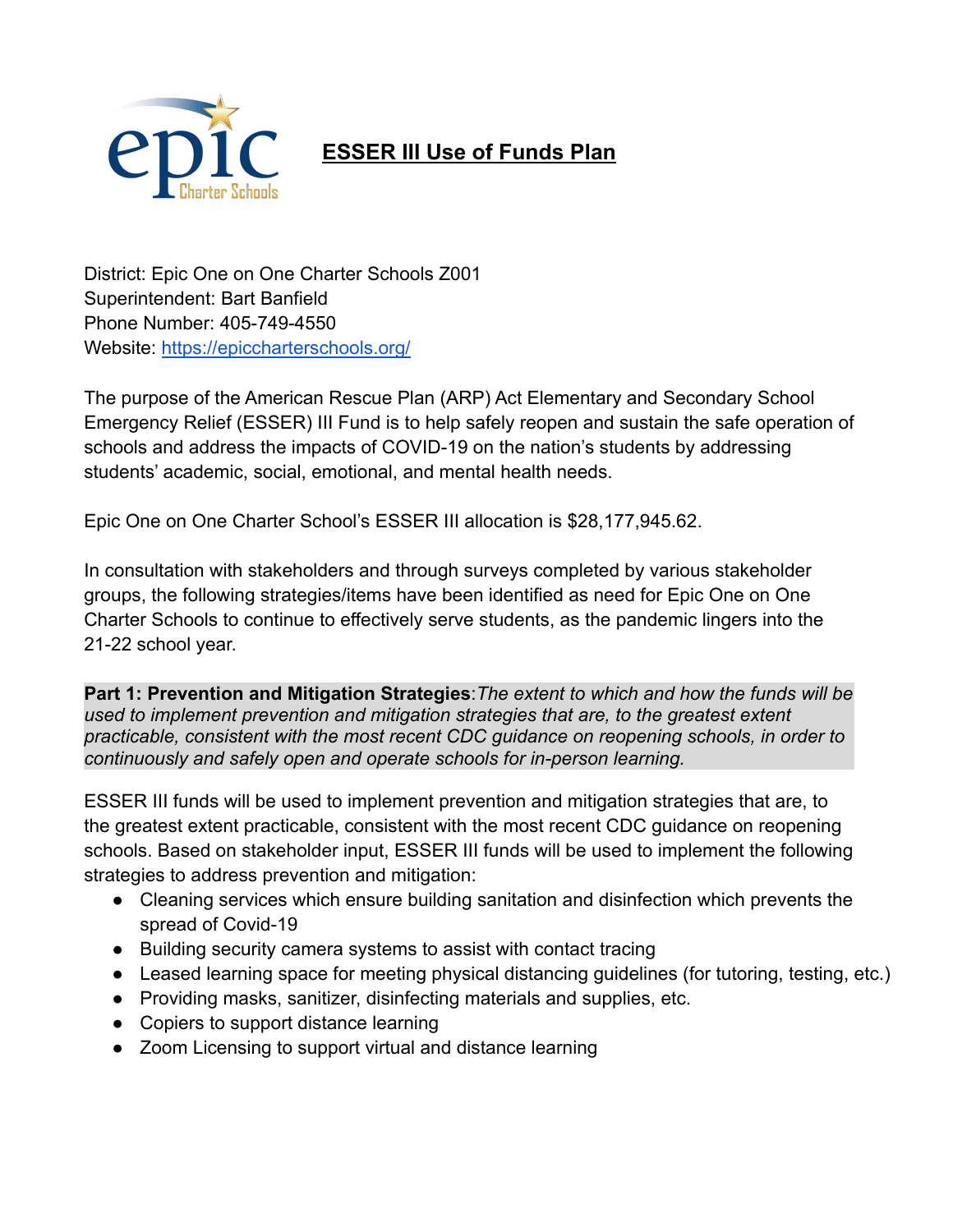**Part 2: Addressing Learning Loss:** *How the LEA will use the funds it reserved under section 2001(e)(1) of the ARP Act (20% of ESSER ARP Act formula funds) to address the academic impact of lost instructional time through the implementation of evidence-based interventions, such as summer learning or summer enrichment, extended day, comprehensive after school programs, or extended school year;*

A minimum of 20% percent of ESSER III funds will be used to address the academic impact of learning loss through the implementation of evidence-based interventions. Epic One on One Charter School will allocate \$7,990,000 (28%) of its ESSER III funds on the following strategies to address lost instructional time:

- Educational technology (hardware, software, and connectivity) for students to assist in the interaction between students and instructors
- Evidence-based supplemental curriculum to address standards-mastery and ensure academic growth
- Evidence-based benchmarks to provide data for drive instruction
- 24-hour live, interactive homework help for students
- Professional Development for evidence based curriculum and instruction
- Professional Development stipends
- Online Library materials and resources
- Summer Academic Camp personnel

## **Part 3 Other Use of Funds:** *How the LEA will spend it remaining ARP ESSER funds consistent with the uses authorized in section 2001(e)(2) of the ARP Act;*

The district will dedicate the remaining funds to provide high-quality instructional initiatives, which could include growth assessments, benchmarks, and summative/formal measures, and other online learning tools. To ensure the successful implementation of any resource, Epic One on One Charter School will use ESSER III funds to provide meaningful, targeted professional development.

- Computers and wifi devices for staff
- Teacher Tech Packs (document cameras, projectors, etc)
- Switches, wireless access points, servers for connection
- Website and other online communication channels
- Technology equipment to support communication development
- Utilities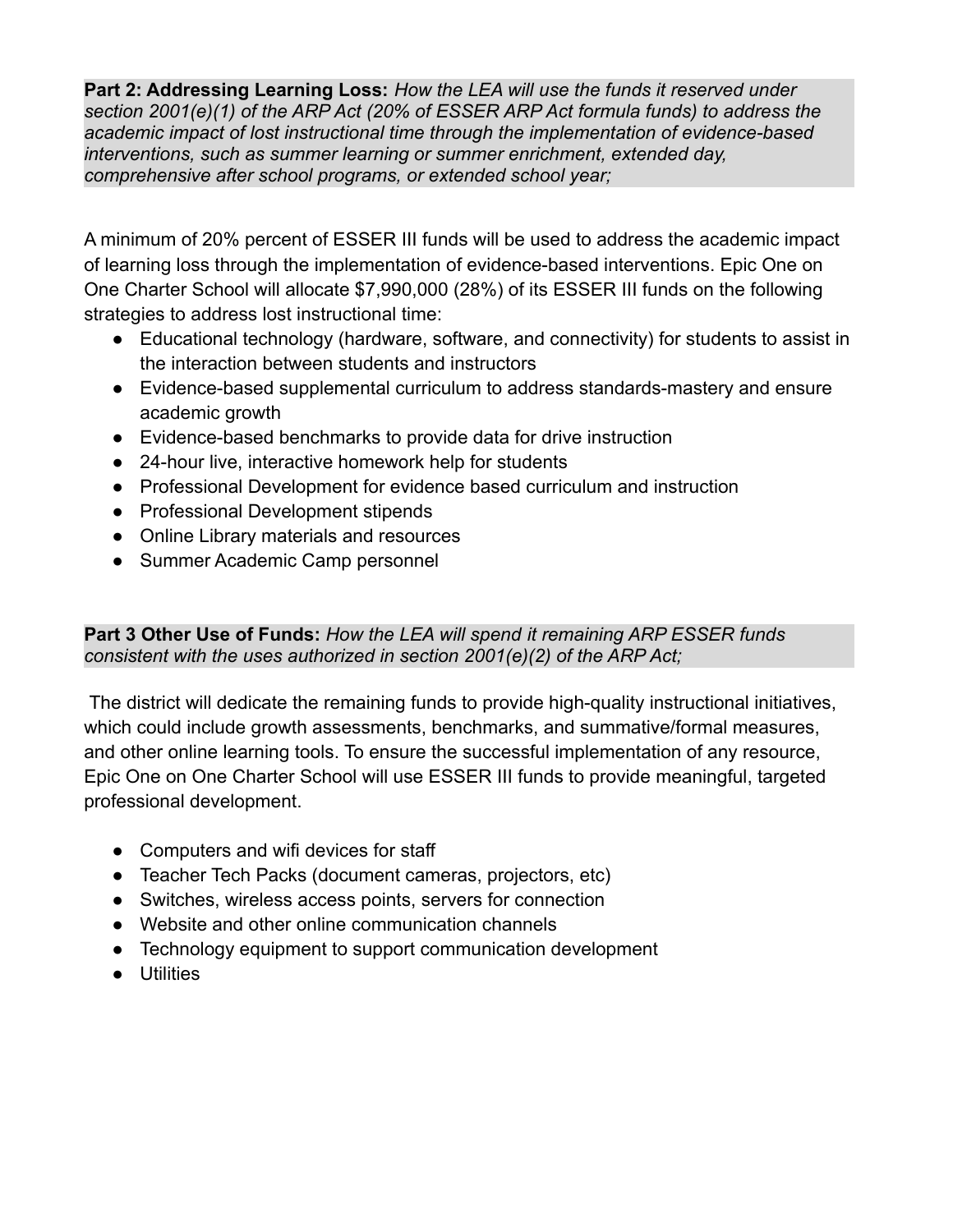**Part 4 Addressing Academic, Social, Emotional, and Mental Health Needs:** *How the LEA will ensure that the interventions its implements, including but not limited to those implemented under section 2001(e)(1) (20% set aside), will respond to the academic, social, emotional, and mental health needs of students, and particularly those students disproportionately impacted by COVID-19, including students from low-income families, students of color, English learnings, children with disabilities, students experiencing homelessness, children in foster care and migratory students.*

To help ensure social, emotional, and mental health needs of all students, and particularly those students disproportionately impacted by the COVID-19 pandemic (disadvantaged, minorities, English learners, children with disabilities, students experiencing homelessness), Epic One on One Charter School will dedicate funding to a SEL curriculum.

- The district will collaborate with outside agencies to work with students for emotional and mental health needs of students due to COVID 19.
- The district will utilize SEL curriculum to reach all student subgroups.
- SEL support specialist
- Resources for students experiencing homelessness
- Parent and family engagement resources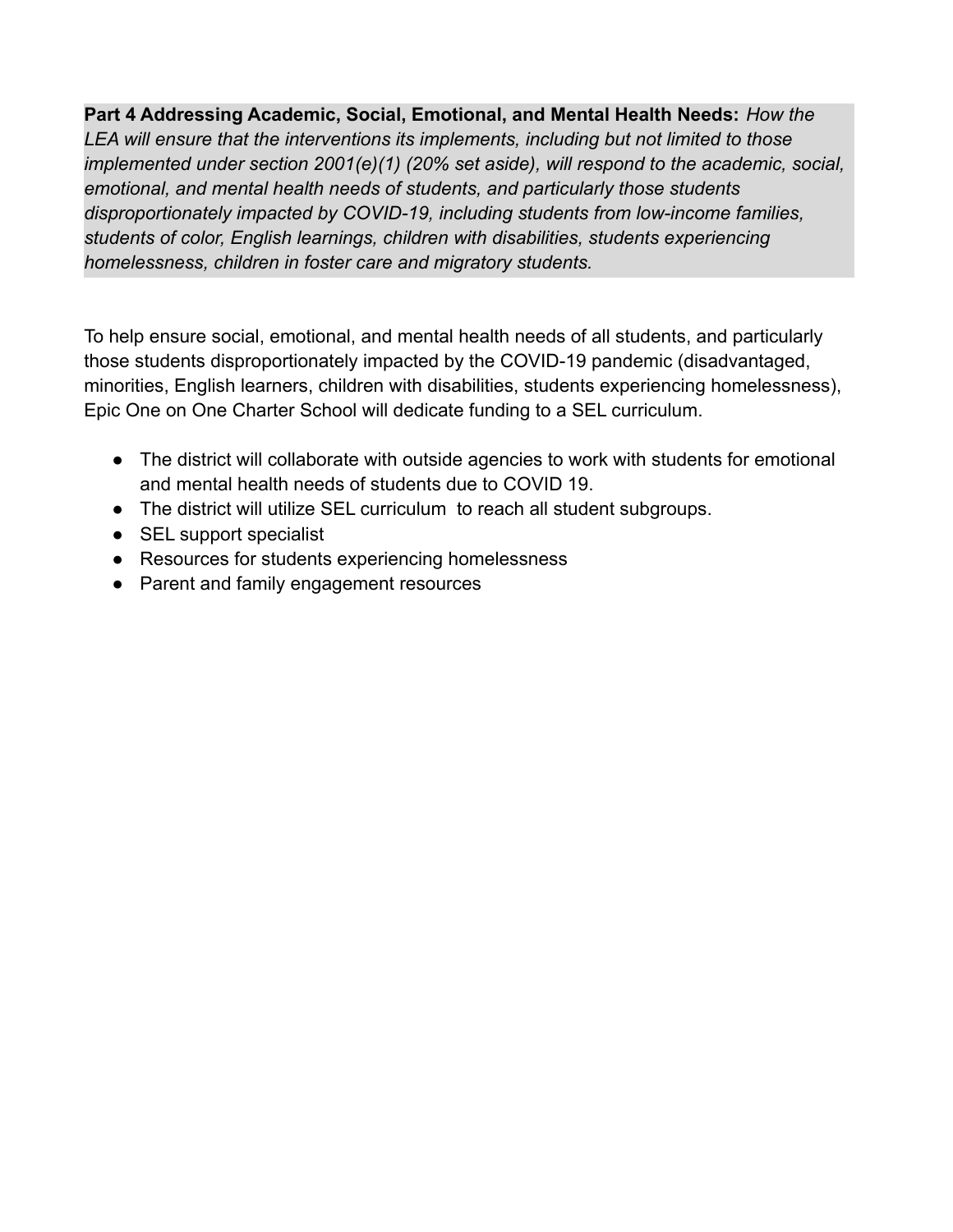## **Survey Data**

Survey participants were asked to rank various areas of need based on "most important" and "least important." Epic One on One Charter Schools had 821 survey responses received from parents, students, teachers, staff, and administrators.

The areas of ranking include: